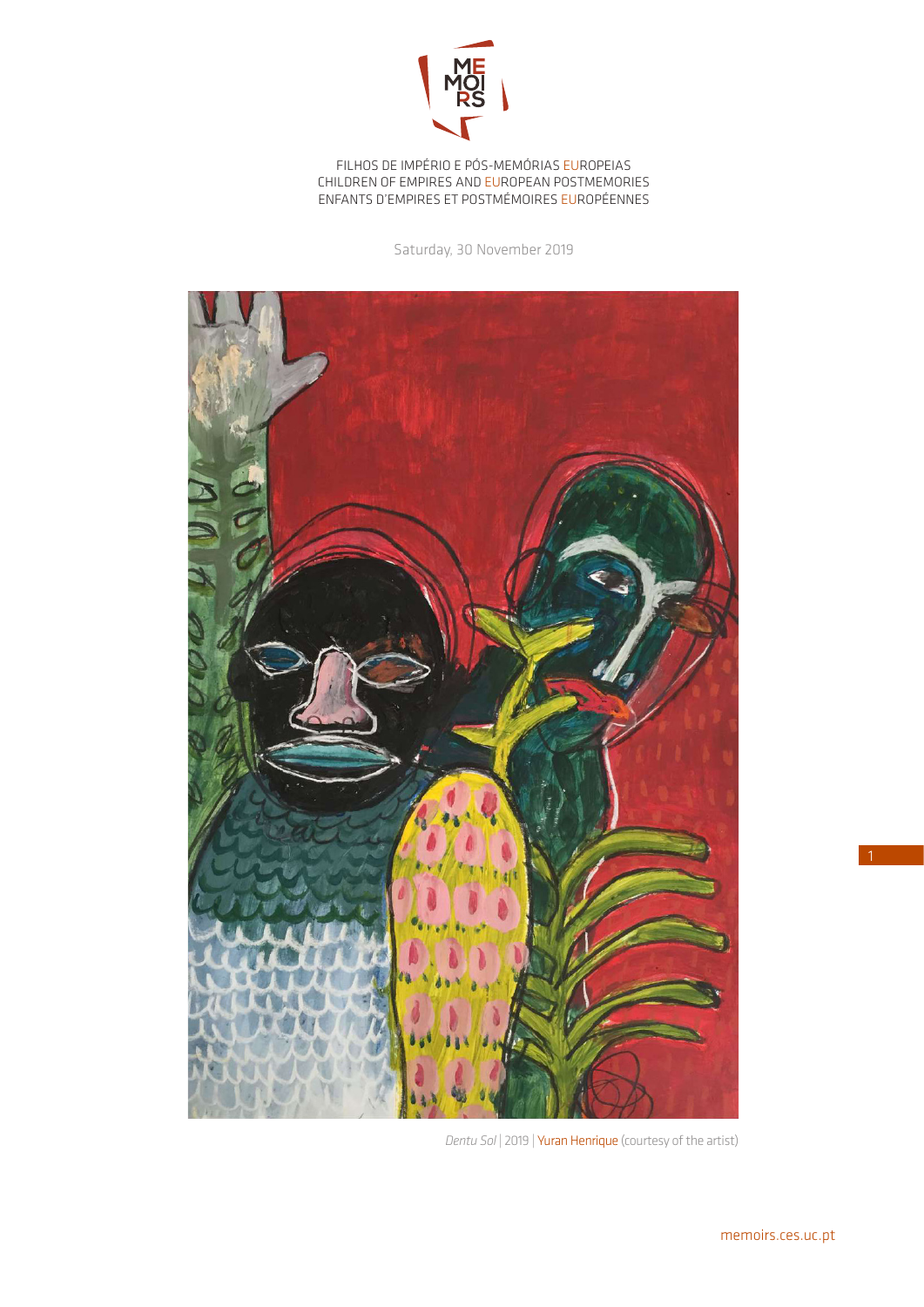

## PORTUGUESE RACISMS Fátima da Cruz Rodrigues

Lilian Thuram's visit to Portugal between the 26<sup>th</sup> and 28<sup>th</sup> of November could not come at a more opportune moment. After a high profile career as a footballer, Thuram has thrown himself into anti-racist education through his [Foundation](https://www.thuram.org/). Their approach is captured by the proposition that "no-one is born racist, they become racist". Invited by the MEMOIRS project (1), Thuram took part in various events exploring the inequalities generated by mechanisms of oppression in European society, and how education can combat racism. He gave two conferences in the Auditorium of the *Reitoria* at the University of Coimbra, and at the Calouste Gulbenkian Foundation in Lisbon. He also met secondary school students through the *CES vai à Escola* [CES goes to school] initiative in Coimbra, and thanks to a collaboration with the French Embassy in Lisbon.

These meetings happen just as racism is taking centre stage in Portugal after the election of Joacine Katar Moreira as a member of parliament on the 6<sup>th</sup> of October. Since then, Joacine Moreira has been the target of racist and xenophobic insults. Reading them, above all through Facebook, the insults have made me indignant but they have hardly been surprising. What Joacine has come to represent in contemporary Portugal disrupts the idea of the *mild customs* of Portugal inherited from the imperial past.

Joacine Moreira (of the *Livre* [Free] Party), is of African origin, like Beatriz Dias (of the *Bloco Esquerda*  [Left Bloc]) and Romualda Fernandes (of the *Partido Socialista* [Socialist Party]), elected in the same elections. Yet the racist and xenophobic insults that have circulated have been directed primarily at Joacine. What seems to have triggered the abuse is the waving of a Guinea-Buissaun flag at a celebration of her election. On this basis, and because Joacine has publicly responded to the abuse and defended the mandate on which she was elected, the insults have multiplied. Equally, other voices have begun to organize to demonstrate their solidarity with her.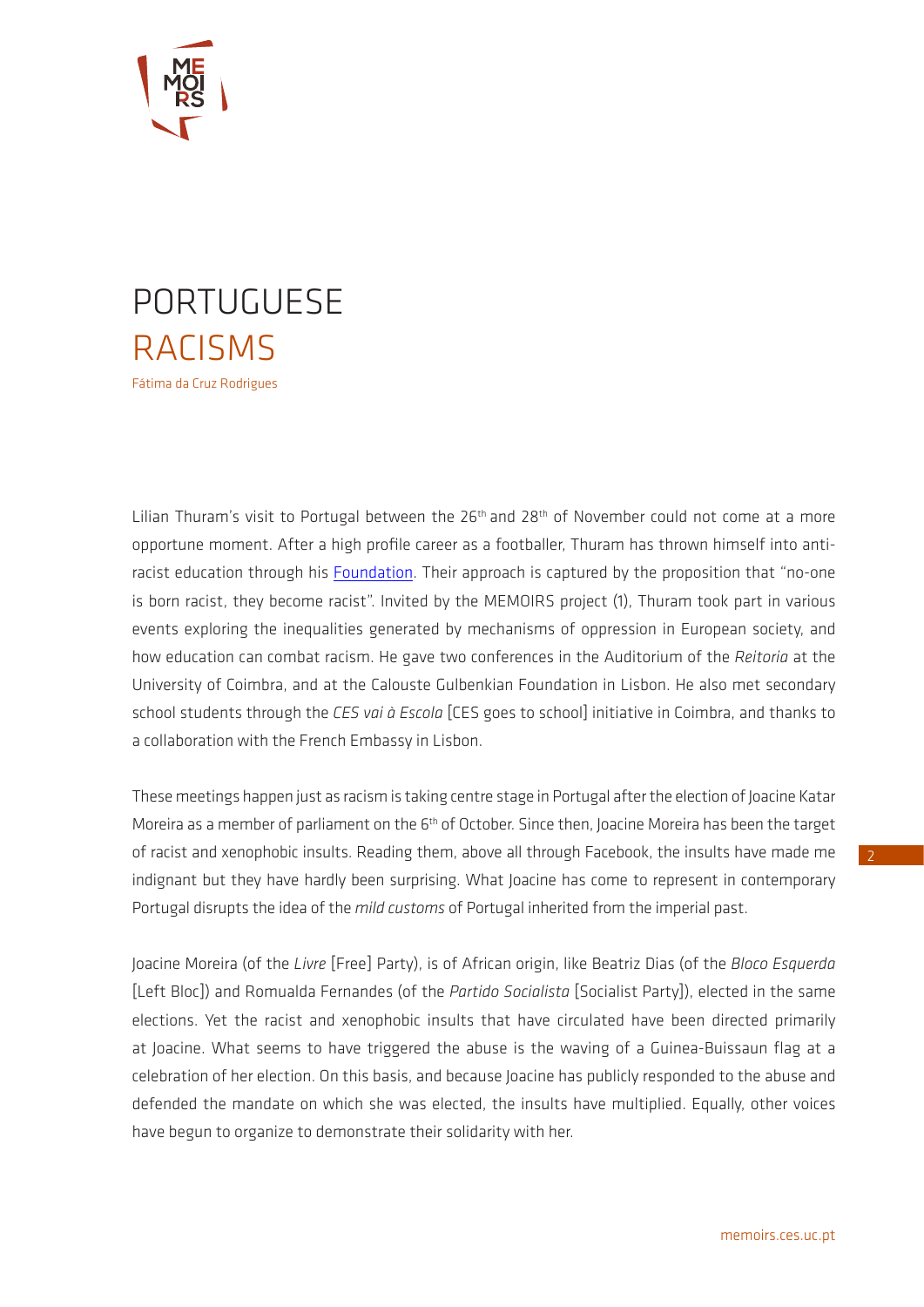

It seems to me that Joacine does not bother some Portuguese people "only" because she is of African heritage, nor "only" because she is Black and occupies a prominent place in Portuguese society. Indeed Portugal, certainly since the *Estado Novo*, has something of a "tradition" of promoting Africans and people of African heritage and using them to represent the country at national and international levels. For example, in Thuram's own sphere of football, Eusébio da Silva Ferreira is still considered one of the finest Portuguese players of all time. Like Matateu and Coluna, who played in the same team, he was born in Mozambique, at that time still an "overseas Portuguese province".

In the world of music, even during the colonial period Portugal was represented internationally by performers of African origin. For example, in 1967 Eduardo Nascimento represented Portugal in the Eurovision Song Contest. The title of his song, "The Winds Changed", clearly referenced Harold MacMillan's famous "Winds of Change" speech in the South African parliament. In February of 1960, Macmillan had said: "The wind of change is blowing through this continent, and, whether we like it or not, this growth of national consciousness is a political fact. We must all accept it as a fact, and our national policies must take account of it" (2). Although the song by Eduardo Nascimento was hardly a protest song, telling rather the "drama of an abandoned man" (3), it could hardly be ignored that this man, born in Angola, was the first Black man to compete in Eurovision (4). At that moment Portugal had been involved for four years in a war against the "winds of change" of the liberation movements in Angola, and the war was spreading to Mozambique and Guinea-Buissau.

During the colonial war Africans figured prominently in how Portugal was represented to the world. From the beginning of the conflicts Africans were the object of attention in national and international propaganda, and African fighters in the Portuguese Armed Forces occupied an important place in this. For example, the descriptions distributed in the press of Adriano Moreira, the Minister for the Overseas, to Angola, between April 13<sup>th</sup> 1961 and December 1962, revealed this approach. On the front page of the *Diário de Notícias* of 16th May 1961, a photograph shows Adriano Moreira with an African man. The caption reads: "The Minister for the Overseas talking to a black (5) official who lost an arm defending the Fatherland" (6).

Any number of examples could illustrate how colonial propaganda during the war presented Africans as exemplary Portuguese citizens and put them forward at significant moments of celebration and reinforcement of the imperial and integrationist ideology of the regime. To take just one instance, the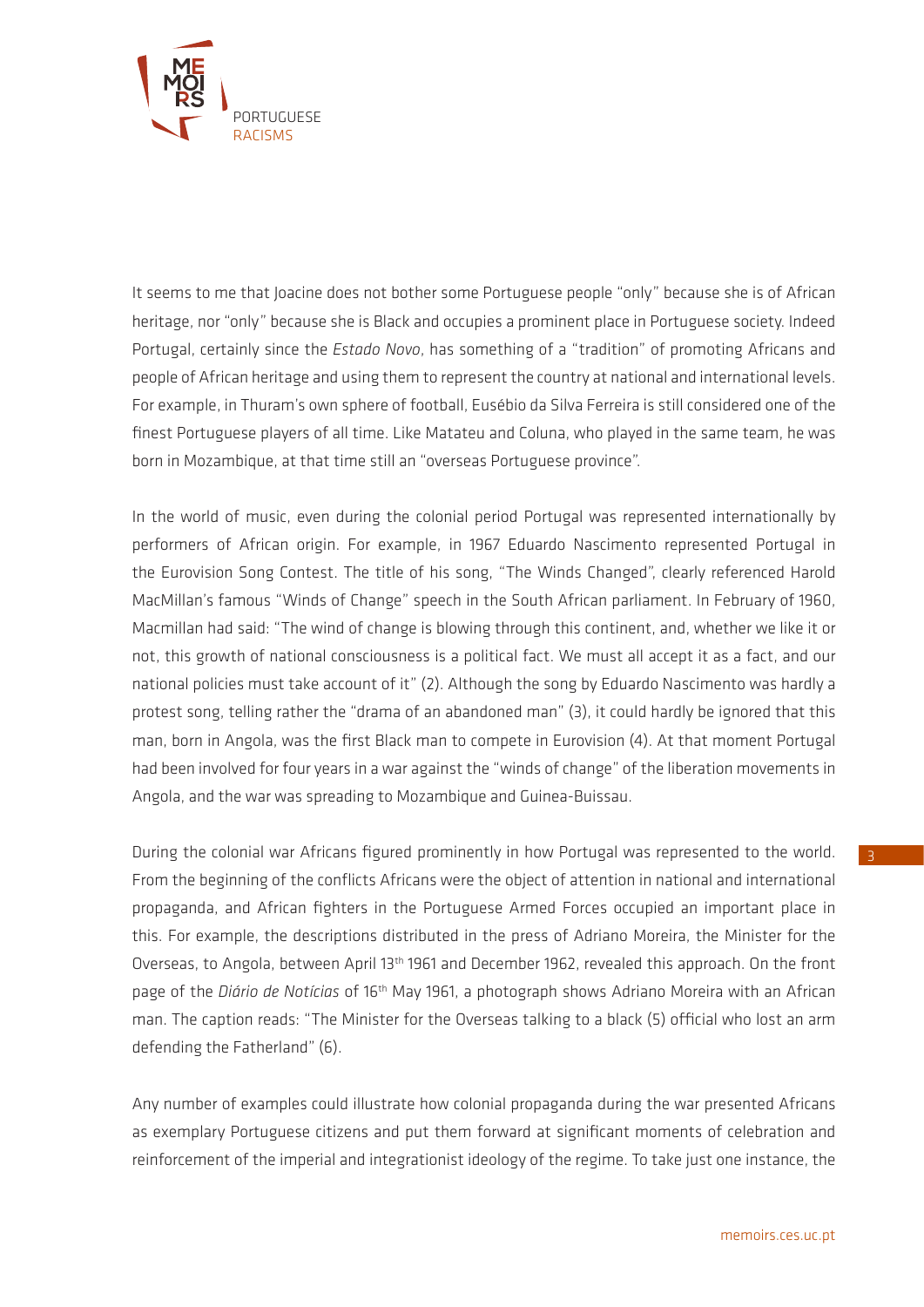

official ceremonies of the 10<sup>th</sup> of June 1969 saw the Second Sergeant Marcelino da Mata, originally from Guinea, came to Lisbon to receive the highest honour of the Portuguese army: the Tower and Sword. This ceremony was described, two days afterwards, with the headline "Morning of the Heroes". In the article beneath, we read: "the President of all the Portuguese offers the highest honour to an African soldier for his feats in the Province of Guinea". It continues, "Soldiers of Portugal. There runs in your blood the heroic breath of the brave Portuguese who have secured independence across the centuries" (7). Curiously, Second Sergeant Marcelino da Mata became a Lieutenant Colonel and is today the most decorated soldier in the history of the Portuguese army.

We could give more examples of men and women of African origin who, whether in the worlds of sport, art or politics, have been prominent in colonial and post-colonial Portugal without being the target of any kind of explicit attack. We cannot say the same for Joacine. She entered a more complex world, politics, and has not limited herself to just representing Portugal. She arrived in the political sphere with a determination to denounce some of the problems that Portugal has long tried to camouflage and disguise. She has called out the colour blind, post-racial, egalitarian and meritocratic discourse that those who have attacked her appear to have swallowed. This discourse denies the centrality of the racial question in producing patterns of inclusion and exclusion. It suggests that racial inequality is a thing of the past (8).

Joacine does not represent the Africans who have served to sustain and promote the imaginary of the *mild customs* of the Portuguese. Therefore it seems to me that she makes some Portuguese people uncomfortable not "only" because she is a woman of African origin, nor "only" because she is a Black woman and occupies a prominent place in Portuguese society. She makes people uncomfortable because she is all this and is part of a generation of Afro-descendent people who refuse to be, as Homi Bhabha puts it, "[…] almost the same but not quite […] Almost the same but not white" (9). This is a generation of Portuguese and Europeans of African origin who demand their rights, and struggle to secure them. They distance themselves, therefore, from an image of exploited, assimilated, inaudible, alienated Africans resigned to subalternity. The visit of Lilian Thuram, therefore, could hardly be timely. It allows us to reflect, among other questions, on this subject in particular. It also allows us to consider what other forms racism may take in Portugal in an international moment which favours the resurgence of racist and xenophobic discrimination.